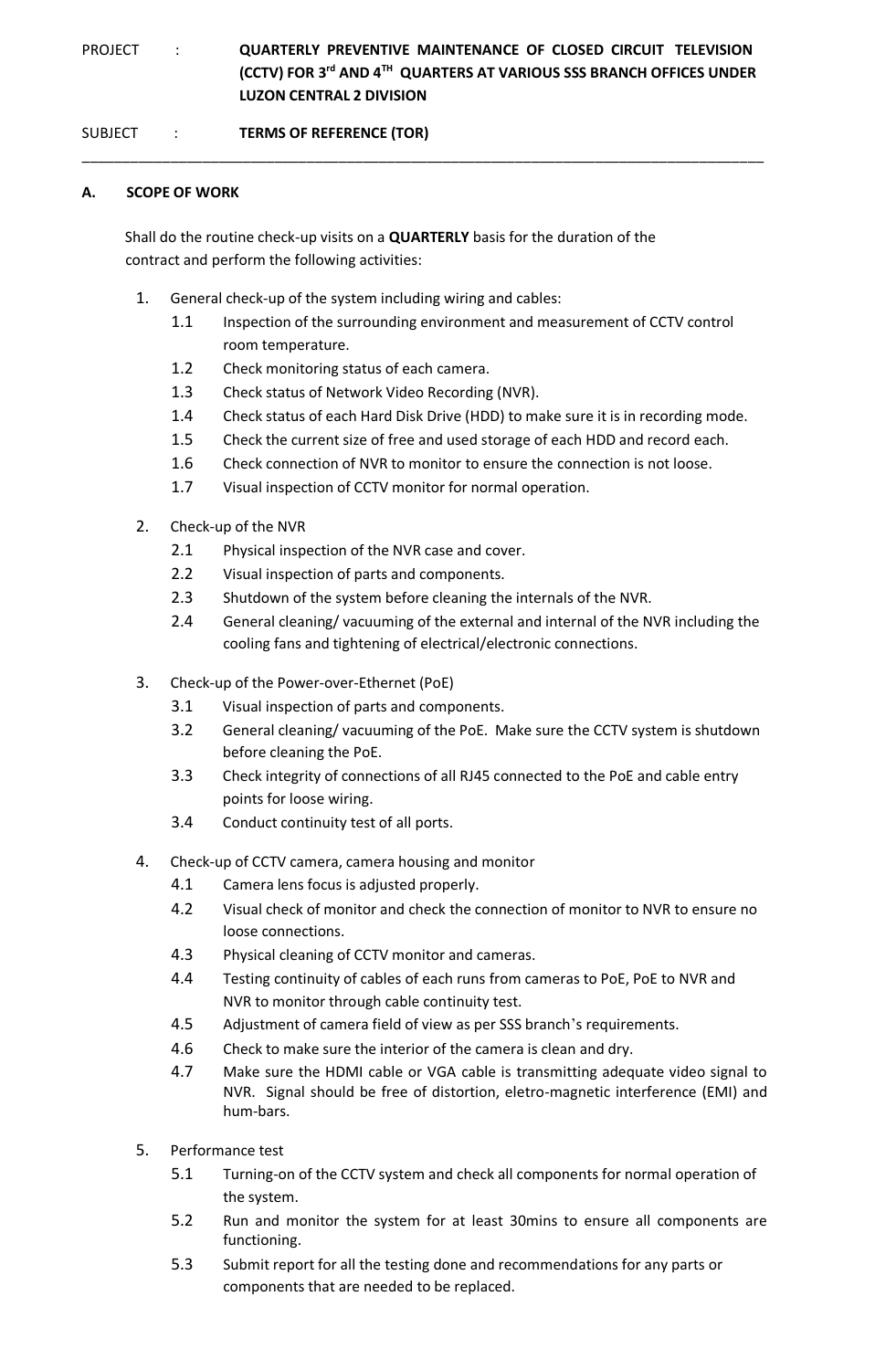## **B. FREQUENCY OF PREVENTIVE MAINTENANCE**

The conduct of Preventive Maintenance shall be conducted once every applicable quarter and shall have an interval of at least three (3) months but not to exceed the applicable period.

## **C. REMEDIAL SERVICES**

 For emergency calls due to unexpected and unintentional shutdown, malfunctioning or breakdown of the system, technicians are available 24 hours a day, 7 days a week. Emergency call shall be attended to within the two (2) hours upon receipt of notice, either through phone (hotline), electronic communication or written letter, the service provider must address the problem by making a phone call to the concerned unit. Inspection/check-up of the system shall be conducted and the service provider is required to submit a service report indicating technical recommendation and diagnosis within seventy-two (72) hours after the call.

### **D. MODE OF PAYMENT**

Progress Billing; Quarterly, upon submission of Sales Invoice and Service Reports

## **E. TECHNICAL REQUIREMENT OF THE SERVICE PROVIDER**

The service provider shall submit a list of qualified technical personnel nominated to conduct the preventive and remedial services supported with certificate of training in the operation, maintenance and/or repair of CCTV system.

#### **F. PENALTY**

Failure to comply the works within the specified schedule, a liquidated damage will be imposed against the service provider in the amount equivalent to 1/10 of 1% of the project cost per calendar days of delay.

#### **G. OTHERS**

- 1. All repairs to be conducted on the CCTV system shall be reported first to BSSD.
- 2. The service provider shall submit to Branch Support Services Department (BSSD) and branch concerned a service report indicating technical recommendations/advice for any action necessary to maintain and improve the reliability of the equipment.

**JOHN CARLOT, TAGUINOD** 

Prepared by: Reviewed by: Reviewed by: Noted by:

Junior Engineer, BSSD CEO-III, BSSD Department Manager III, BSSD **TEDDY N. CARREON ELPIDIO S. DE CHAVEZ**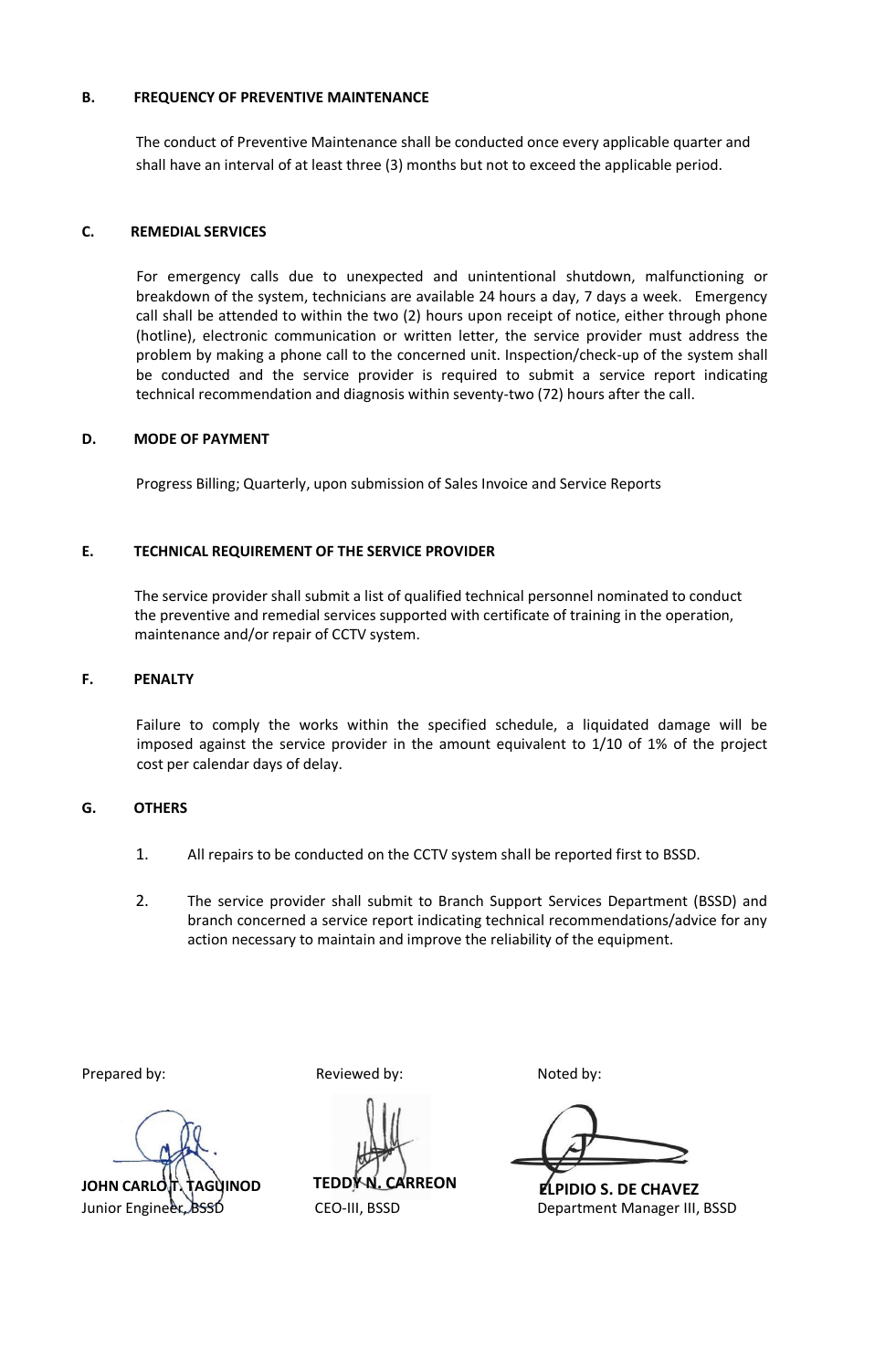## PROJECT : **QUARTERLY PREVENTIVE MAINTENANCE OF CLOSED CIRCUIT TELEVISION (CCTV) FOR 3rd AND 4TH QUARTERS AT VARIOUS SSS BRANCH OFFICES UNDER LUZON CENTRAL 2 DIVISION**

## SUBJECT : **COST ESTIMATE**

| Item No.       |                                    | 3rd Quarter | <b>4th Quarter</b> |
|----------------|------------------------------------|-------------|--------------------|
|                | <b>SSS Branches</b>                |             |                    |
| 1              | ANGELES                            | 4,117.50    | 4,117.50           |
| $\overline{2}$ | <b>BALIUAG</b>                     | 4,117.50    | 4,117.50           |
| 3              | <b>BOCAUE</b>                      | 4,117.50    | 4,117.50           |
| $\overline{4}$ | <b>MALOLOS</b>                     | 4,117.50    | 4,117.50           |
| 5              | <b>MEYCAUYAN</b>                   | 4,117.50    | 4,117.50           |
| 6              | <b>OLONGAPO</b>                    | 4,117.50    | 4,117.50           |
| 7              | PAMPANGA                           | 4,117.50    | 4,117.50           |
|                | Approved Budget for the Contract = | 28,822.50   | 28,822.50          |

#### **Breakdown**

| Third quarter      | $=$ | $P$ 28,822.50 |
|--------------------|-----|---------------|
| Fourth quarter     | $=$ | $P$ 28,822.50 |
| <b>Grand Total</b> | =   | ₱ 57,645.00   |

JOHN CARLOT TAGUINOD

Prepared by: Reviewed by: Reviewed by: Noted by:

Junior Engineer, BSSD CEO-III, BSSD Department Manager III, BSSD **TEDDY N. CARREON ELPIDIO S. DE CHAVEZ**